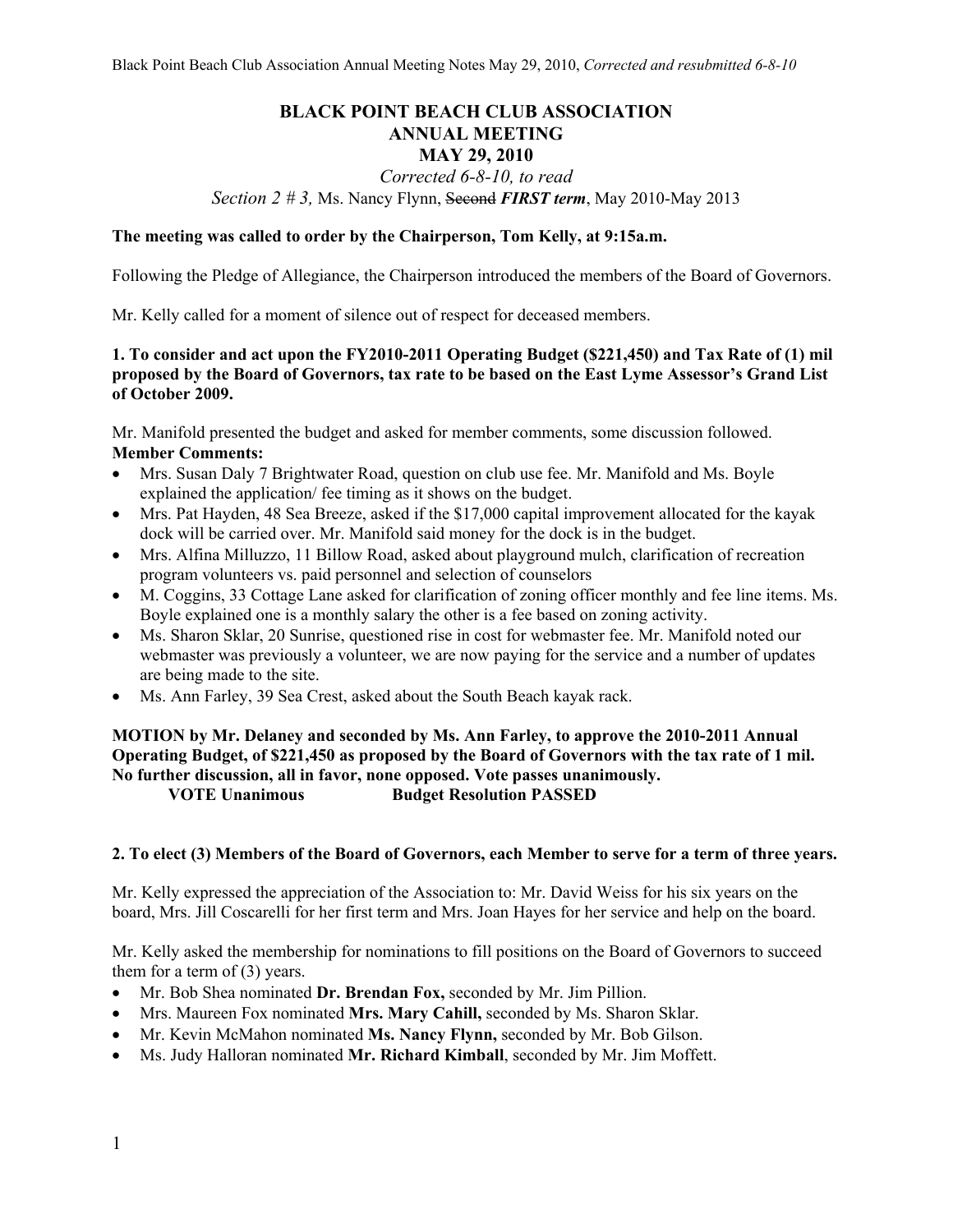No further nominations, the nominations were closed. The secretary collected and counted the ballots with assistance from Pat and Randy Ward, Mary Lou Weidl, Sandra Sheehan and Bonnie Shaw and reported the following votes.

Dr. Brendan Fox, 111 votes Mrs. Mary Cahill, 106 votes Ms. Nancy Flynn, 98 votes Richard Kimball, 72 votes

# **Mr. Kelly declared (3) newly elected members:**

- 1. Dr. Brendan Fox, First term, May 2010-May 2013
- 2. Mrs. Mary Cahill, First term, May 2010-May 2013
- 3. Ms. Nancy Flynn, Second Corrected to be *FIRST term*, May 2010-May 2013

## **3. Report from the manager and plans for the upcoming season** (Mrs. Stone's notes section 3+4)

- Mr. Manifold introduced Jordan Flom and Garrett Hickey Recreation program staff and the 2010 program theme, "Seven Continents in 7 weeks".
- Security Staff was introduced
- Suzanne Smith was welcomed as the new editor of the Black Pointer
- Bob Gilson, maintenance man was introduced
- Mike Nebelung is handling beaches
- Contract with Town of East Lyme for supplemental cleaning
- 4 new benches for the Right-of-Way areas
- Men's and Women's Club are providing 2 new benches
- Thank you to Pat and Randy Ward and Sandy Adams for their gardening which looks wonderful
- Dog issues: Complaints, Plead to please follow the Black Point RULES: keep your dogs on leases and pick and dispose of all waste. New reminder lawn signs are available at a small cost
- Jane McLane and Sue Crane have a B.P Dog Owners Group, contact them to help or join
- Jack Santos is fabricating the Nehantic pier railing
- DEP requested 3 changes to the Kayak plan, finally it will go to 8 agencies and then the DEP for sign off
- July 26, Golf Tournament, putting teams together
- BP Road Race Date TBD
- Men's Club, Pete DiResta offered a presentation for Champions of the Bocce Court
- Women's Club news items

#### **4. Mr. Kelly introduced Mr. Paul Formica, East Lyme First Selectman who spoke on town issues, and Mr. Joe Hitchery, Harbor Master. Mr. Kelly thanked them for their time and hard work.**

- Golf Carts
- Trolley service, new to the town to help get people from one side to the other-Flanders to Niantic
- West lane, Mr. Formica is looking into the attorney's opinion of whether or not it is a private or public road
- Boardwalk is partially closed while work is being done. The whole boardwalk may be closed until 2013.
- Path around park will be built
- Dog issues: regional animal Control Officer situation is under review and a new part-time officer is available.
- Grocery store, had high hopes with the old owners but Mr. Formica is talking to a local grocer for possibilities for the future.
- Water situation, 2 new replacement wells